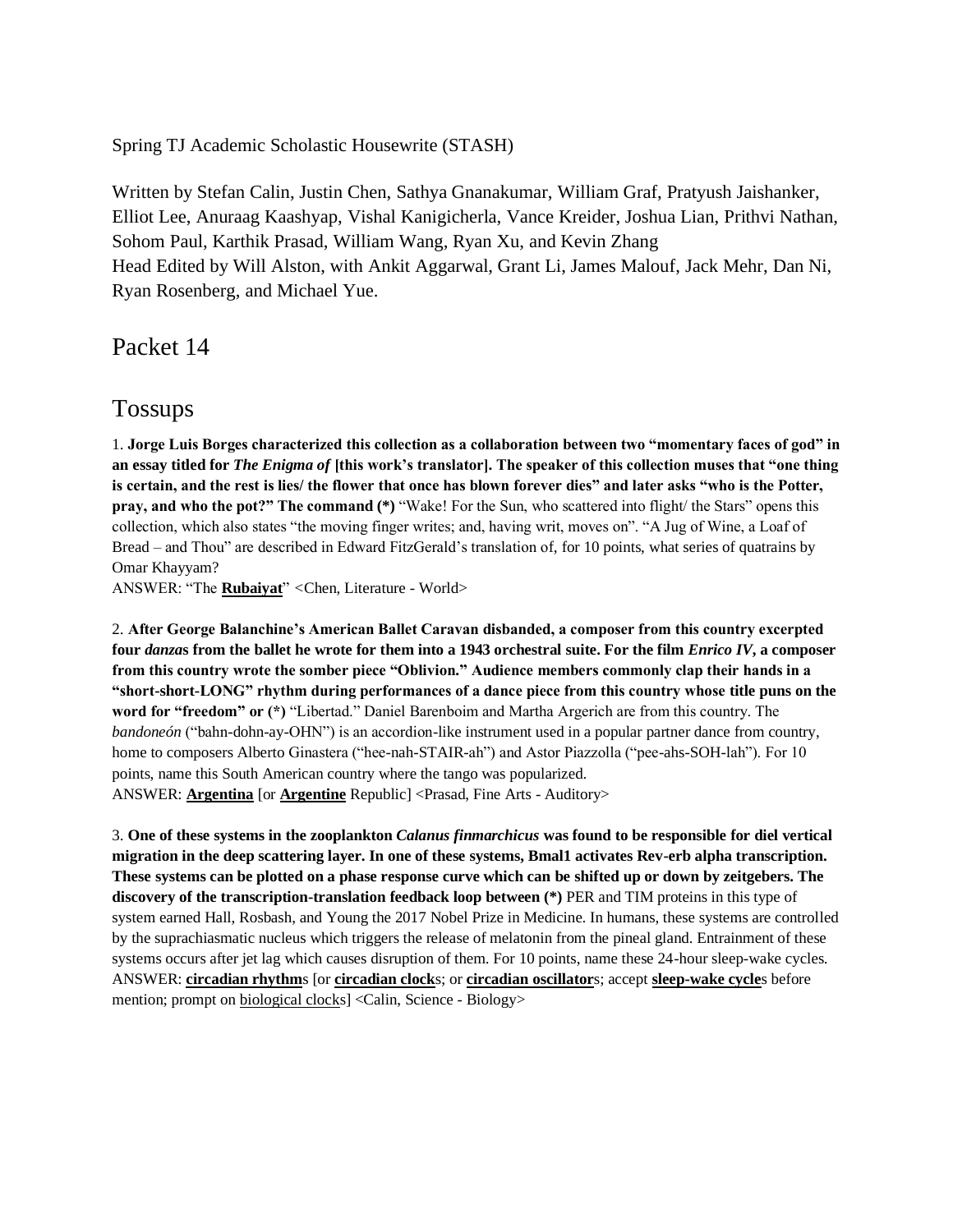4. **The everyday life of people in this group is examined in a book which examines the** *mentalité* **of a single village. Records of this group collected by Jacques Fournier were used to write Emmanuel LeRoy Ladurie's history of the town of Montaillou. The elder Simon de Montfort died in a campaign against this group which greatly reduced the political independence of Languedoc and saw a massacre in which Arnaud Amalric reportedly said (\*)** "Kill them. For the Lord knows those that are His own." A conflict named for these people began after the assassination of Pierre de Castelnau, which may have been ordered by Raymond VI of Toulouse. For 10 points, name these dualistic heretics in Southern France who were targeted by a 13th century crusade. ANSWER: **Cathar**s [or **Catharism**; accept **Albigensian**s or **Albigensian** Crusade; accept answers which refer to people in **Montaillou** before "Montaillou"] <Malouf, History - European>

5. **Purported footage of this 2020 event was given a "Pants on Fire" rating from Politifact after it turned out to be from an AC-130 simulator. This event prompted mitigating remarks from Jens Stoltenberg that "conflict would be in no one's interest." A procession after this event in the Green Zone was rocked by several explosions before heading towards Najaf. Directly after this event, Yemen's foreign ministry issued a (\*)** celebratory tweet noting its target was a chief enabler of Houthi militias. Following this event, a parliament led by Adil Abdul-Mahdi voted to expel U.S. troops from the country it took place in. Unrealized fears of a "World War 3" followed, for 10 points, what January 2020 event in which a drone strike killed an Iranian commander? ANSWER: the **assassination** of Qassem **Soleimani** [accept any answer which refers to the death of **Soleimani**; prompt on answers referring to an airstrike in Baghdad] <Jaishanker, Modern World - CE>

6. **Though previously dismissed as a forgery, a supplement to this text called the "Family Sayings" was rehabilitated as an authentic source in the 20th century. Traditionally, this text is divided into 20 sections including ones titled "In the Village" and "Men of Former Times." An oft-quoted passage of this text claims that, when walking among any three people, one will always find a teacher. This text is structured as a series of aphorisms, many of which begin with the line "The (\*)** Master said." The primary focus of this member of the Four Books is instructing individuals to become a "gentleman" or *junzi* ("joon-zuh") through the cultivation of a form of virtue, termed *ren*. For 10 points, name this collection of sayings compiled by the followers of Confucius. ANSWER: *The Analects* [or *Lunyu*] <Wang, Thought - Philosophy>

7. **In one novel, a young boy is given a box of minerals by his friend's father, who then drunkenly kills himself using one of these objects. A panic-stricken crowd gathered around one of these objects causes one character to cry about an "omen of evil" that is later fulfilled after she misinterprets a curt telegram that reads "I can't come before ten o'clock." That character decides to wait for one of these objects to arrive after her husband is advised by Jules Landau, a French (\*)** clairvoyant, not to grant her a divorce. These vehicles kill the elder Zhivago as well as a woman who meets Kitty and Levin after quarrelling with her lover, Count Vronsky. For 10 points, name these vehicles that run over Anna Karenina.

ANSWER: **train**s [or **locomotive**s or **railcar**s] <Zhang, Literature - European>

8. **Residents of this empire showed respect for peers by assuming the four-kneed** *tehanazou* **posture, according to a travelogue by Jean Chardin. This empire built the Chahar Bagh avenue through its capital, which also contains the blue-tiled Shah Mosque. The core of this empire's early cavalry was comprised of religious militant Turkomans whose name meant "red heads," and who were defeated by the skilled gunners of Selim the Grim at the Battle of (\*)** Chaldiran. This empire's devout Shi'a *qizilbash* warriors were organized by its first ruler, Isma'il I. It reached its greatest extent under Abbas I, who transformed its carpet industry into a major export. For 10 points, name this empire which ruled Iran from the 16th through 18th centuries.

ANSWER: **Safavid** Empire [or **Safavid** Iran; or **Safavid** Persia; accept **Safavid** Dynasty; accept Dudmâne **Safavi**; or دودمان صفوی ;prompt on Persia; prompt on Iran before "Iran"] <Kaashyap, History - World>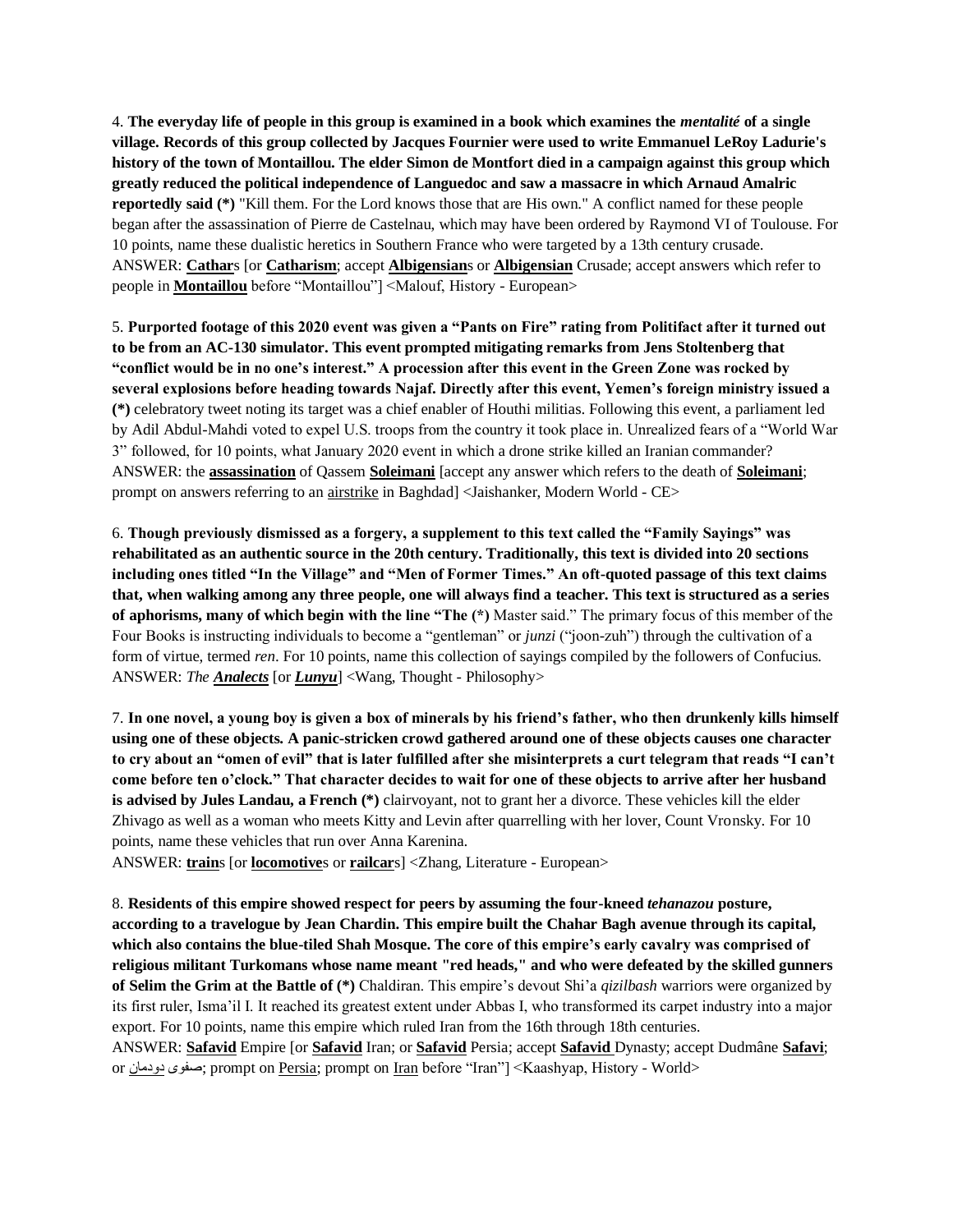9. **In Jewish legend, the Behemoth's tail is "stiff like" one of these objects. In another tale, two friends steal a sacred example of these objects and build a raft to take it to Nippur. The Igigi are said to tremble before a creature tasked with guarding these objects by Enlil which has a roar like a flood, a mouth like fire, and a deadly breath. In the Bible, Solomon requests some of these natural objects from the kings of Tyre, a city in (\*)** Phoenicia, to help build the Temple. A different hero boasts of killing the Bull of Heaven and cutting down the greatest example of these objects after defeating their protector. In that story, the *Epic of Gilgamesh*, the monster Humbaba guards a forest of these trees. For 10 points, which trees are the national symbol of Lebanon? ANSWER: **cedar** trees [or **cedar**s, or **erez**; prompt on trees] <Kaashyap, Belief - Mythology>

10. **Minimum energy states in these structures are known as** *yrast***. The pairwise interaction in a model of these structures is positive if** *Z* **and** *N* **are even, negative if** *Z* **and** *N* **are odd, and zero otherwise. The movement of these structures is taken to be slow in the Born–Oppenheimer approximation. The semi empirical model of these structures can be used to find the** (\*) island of stability. Goeppert-Mayer created the shell model to describe a pattern of "magic numbers" in these structures. These structures release binding energy responsible for their mass defect. The existence of these structures was verified in an experiment carried out under the supervision of Ernest Rutherford. For 10 points, name these atomic structures that consist of protons and neutrons.

ANSWER: atomic **nuclei** [or atomic **nucleus**; accept **nuclear** shell model] <Calin, Science - Chemistry>

11. **Fernando Botero parodied a painting in which one of these people holds a magnifying glass and sits at a table with a silver bell. Another of these people is struck by a meteor in Maurizio Cattelan's installation** *La Nona Ora***. Yet another of these people supposedly exclaimed "It's too true! It's too true!" after seeing a portrait in which he holds a piece of parchment that contains the signature of its artist, (\*)** Diego Velázquez. The same one of these people was painted with purple robes trapped in a glass cage for a series that depicts these people screaming by Francis Bacon. For 10 points, Raphael depicted what sort of religious leader in his *Portrait of Leo X* ?

ANSWER: **Pope** [or **Bishop of Rome** or **Pontifex Maximus**; prompt on Bishop or Cardinal; do not accept or prompt on answers like "priest"] <Li, Fine Arts - Visual>

12. **One of these animals helps Governor Grant take care of the young girl Polly after her father develops bronchitis. Another of these animals is exchanged for a cask of whiskey and can only remember four letters of the alphabet at a time. A talking race of these animals called Houyhnhnms are the owners of the humanoid (\*)** Yahoos in *Gulliver's Travels*. One of these animals loves ribbons and spends hours gazing at her reflection in the water, while another animal who repeats the phrase "I will work harder" is named Boxer and is last seen being driven to a glue factory. For ten points, name this animal that is the subject of Anna Sewell's *Black Beauty*. ANSWER: **horses** [accept logical equivalents such as **ponies**] <Zhang, Literature - British>

13. **This politician, who was nicknamed the "most boring man in America", was the subject of a satirical love song that launched the career of actress Carol Burnett. At the 1954 Geneva Convention this politician refused to shake Zhou Enlai's hand. This politician, who is not a President, sent Kermit Roosevelt Jr. to destabilize the government of (\*)** Iran and organized Operation PBSUCCESS. This politician's brother oversaw the MK Ultra program as CIA director until he was forced to resign following the Bay of Pigs Invasion. This politician coined the phrase "massive retaliation" to describe his New Look for the American military. For 10 points, name this Secretary of State to Dwight D. Eisenhower.

ANSWER: **J**ohn Foster **Dulles** [prompt on Dulles; do not accept or prompt on "Allen Dulles"] <Malouf, History - American>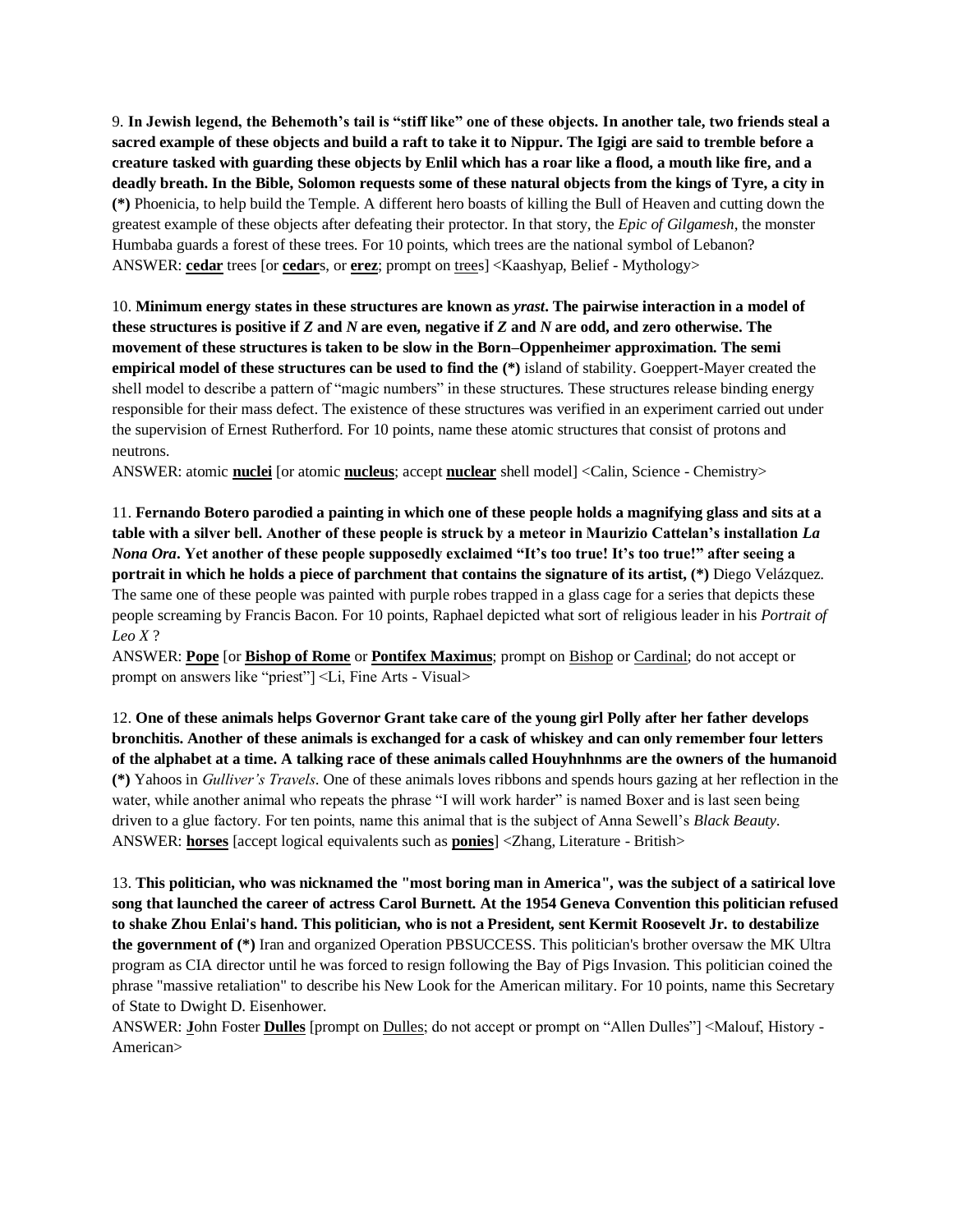14. **In Vajrayana tradition, vows of silence and engaging in this practice are done during retreats called**  *nyunge* **("nyoong-nay"). Buddhists often denote this practice with a Sanskrit word meaning "to live near,"**  *upavasa* **("oop-uh-VAH-suh"). In Jainism, examples of this practice include a variety performed before the date of Navkarsi called** *chauvihar* **and a much more extreme variety called** *sallekhana* **("suh-LAY-khuhnah"), which was performed by the historical (\*)** Chandragupta Maurya. In another religion, this practice begins at the time of *fajr* ("FUH-jer") and ends with an event called the *iftar*. Many Buddhists engage in the "intermittent" form of this practice from noon until the dawn of the following day. For 10 points, give this religious practice which is performed all day by Muslims during Ramadan.

ANSWER: **fasting** [accept equivalents such as **starving oneself** or **self-starvation**; accept answers which indicate **not eating**; accept **sawm**; accept **upavasa** before "upavasa; accept **anasana**; prompt on suicide by asking "by what method?"; prompt on starvation; do not accept or prompt on "eating"] <Kanigicherla, Beliefs - Religion>

15. **In 2014, Israel became a member of this organization due to the country's involvement in building the OPAL device. A proposed \$20 billion expansion to this organization's main facility plans to increase its energy output to 100 TeV. Researchers from this organization confirmed at the five-sigma level that they observed a decay path at 125 GeV, and that an object they had (\*)** detected had zero spin, thus confirming predictions made by the Standard Model. In that experiment, this organization's researchers observed a particle which generates a field that imparts mass to other particles. For 10 points, name this European scientific organization which runs the Large Hadron Collider which discovered the Higgs Boson. ANSWER: **CERN** [or **European Organization for Nuclear Research**; prompt on Large Hadron Collider by asking "what organization runs the collider?"] <Jaishanker, Science - Physics>

16. **Joseph Weiss developed the control-mastery theory which emphasizes the importance of guilt in this practice. Marsha Linehan developed a "dialectical" form of this practice. Subjects are asked to perform projective tasks such as drawing a tree in DDS, an assessment used in one form of this practice. The paradoxical theory of change is a core principle in a form of this practice developed by Fritz and Laura Perls. This practice should be performed with (\*)** "unconditional positive regard" according to Carl Rogers, part of the humanistic school of this practice. For ten points, name this psychological practice for improving mental health, examples of which include "client-centered" and "cognitive behavioral" types. ANSWER: psycho**therapy** [accept art **therapy** or specific forms of therapy such as cognitive behavioral **therapy**, dialectical behavioral **therapy**, or Gestalt **therapy**] <Zhang, Thought - Social Science>

17. **A school teacher forces a member of this family to throw her pickled limes out the window after catching her eating them in class. That character from this family falls through the ice while skating but is saved by her neighbor, whom she later marries after returning from Europe. A woman in this family inherits her aunt's mansion, which she converts into the (\*)** Plumfield school for boys with her husband Professor Bhaer. After Marmee asks her to deliver a Christmas breakfast to the sickly Hummel children, the piano-loving Beth contracts scarlet fever and later dies. For 10 points, name this family of sisters including Meg, Amy, and Jo, who appear in *Little Women*.

ANSWER: **March** family <Xu, Literature - American>

18. **Gavin Hamilton gave this sculptor the idea to depict a Greek hero sitting calmly over his clubbed victim for an early commission. He's not Donatello, but a version of one of this man's sculptures at the Hermitage shows the title kneeling figure with empty upturned hands, since she does not carry the gilded bronze cross found in his original** *Penitent Magdalene***. This sculptor of** *Theseus and the Minotaur* **depicted a waking girl reaching up toward a (\*)** winged boy in another sculpture. Bernini's tombs influenced this later sculptor's tomb for Clement XIV. A reclining noblewoman holds an apple in a marble sculpture by this artist depicting Pauline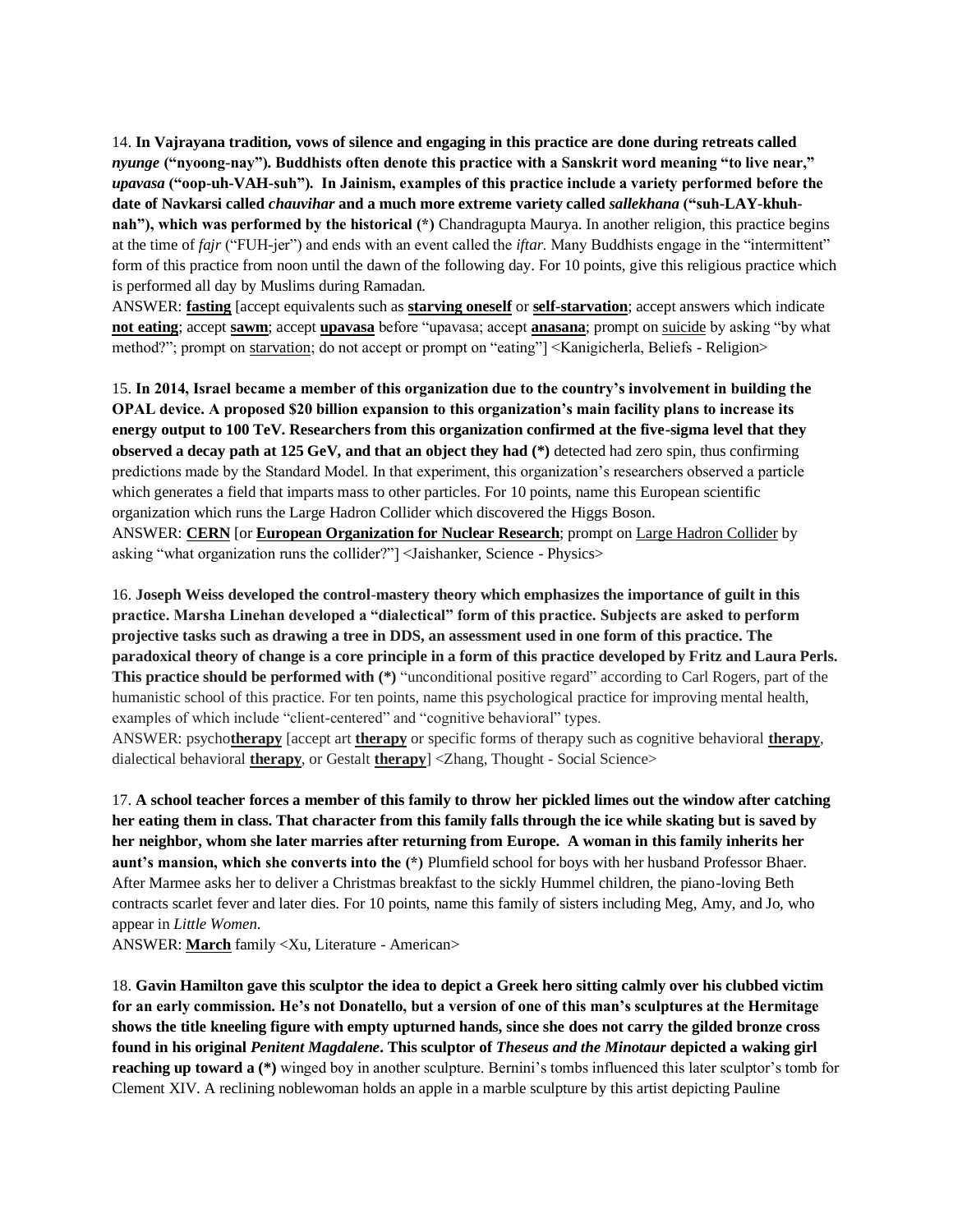Borghese. For 10 points, name this Italian neoclassical sculptor of *Psyche Revived by Cupid's Kiss* and *Venus Victrix*.

ANSWER: Antonio **Canova** <Yue, Fine Arts - Other>

19. **Diffusion damping of this phenomenon occurs on the Silk scale which can be used as a standard ruler along with baryonic acoustic oscillations. When this phenomenon has a quadrupolar distribution, Thomson scattering generates linear polarization. The Keck Array and BICEP experiments observed this phenomenon's B-mode polarization in an attempt to detect primordial (\*)** gravitational waves. The temperature anisotropy ("an-eye-SAHT-roh-pee") in this phenomenon was measured by the WMAP ("W-map") and Planck probes. It was discovered after first being mistaken for pigeon droppings by Penzias and Wilson. For 10 points, name this thermal radiation whose temperature is 2.7 Kelvin, and which is found throughout the universe. ANSWER: **cosmic microwave background** radiation [or **CMBR** or **CMB**; prompt on radiation] <Calin, Science - Astronomy>

20. **This politician was criticized in the political cartoon "Whither are we Drifting?", one of many depicting him by John Wilson Bengough. This politician resigned from his highest post after Lucius Huntington revealed that he had taken a \$10,000 bribe from Hugh Allan. This non-German politician joined with his rival George Brown to form the "Great Coalition" at the Charlottetown Conference. His government suppressed the (\*)** Red River Rebellion by the Metis Louis Riel. This politician was replaced by Alexander Mackenzie after he was implicated in the Pacific Scandal. For 10 points, name this first Prime Minister of Canada. ANSWER: Sir John Alexander **Macdonald** <Kaashyap, History - Misc.>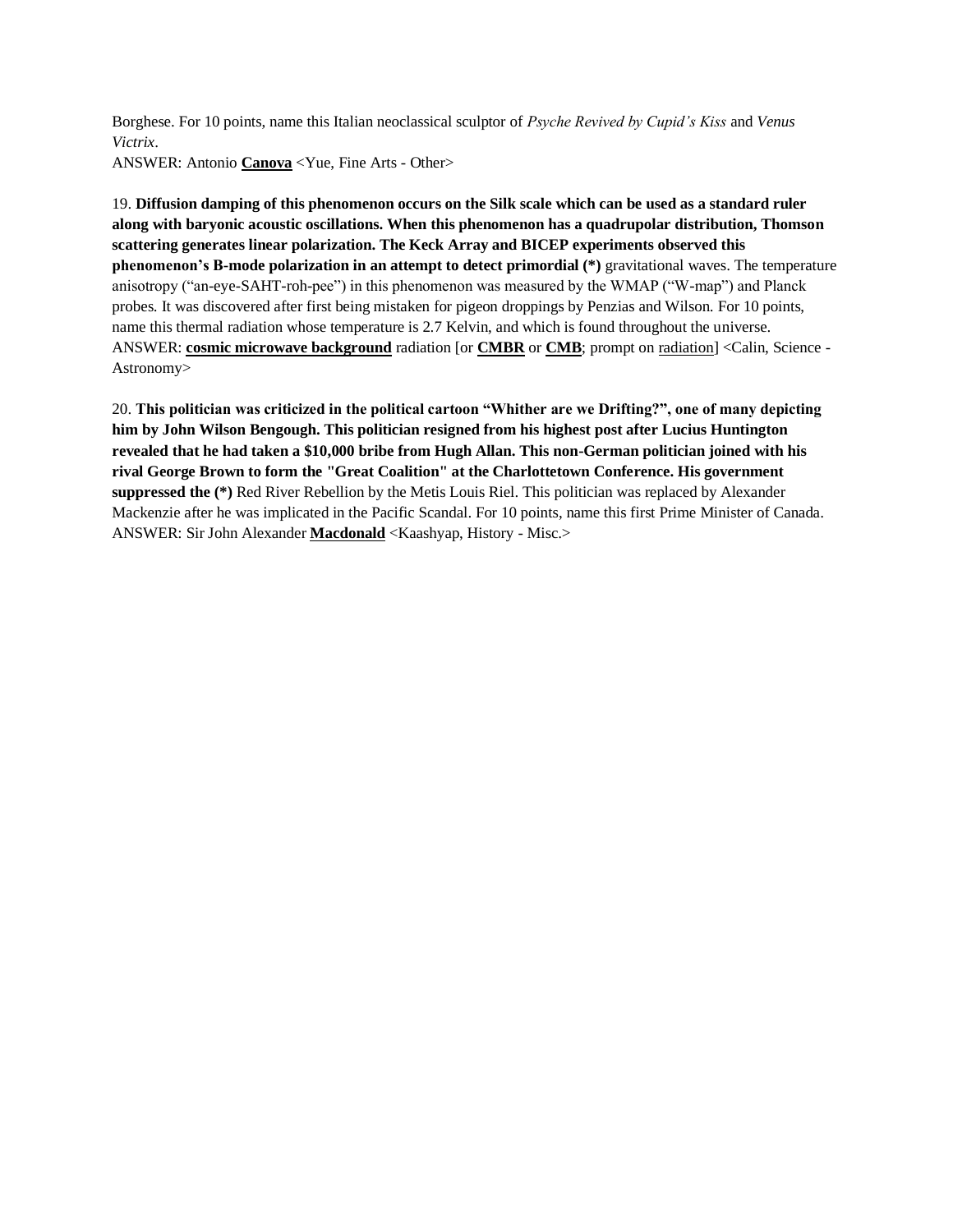# Bonuses

1. God renewed his covenant with the Israelites shortly before Moses died in this land, where he ascended Mount Nebo to view the Promised Land. For 10 points each:

[10] Name this forsaken region where twenty four thousand Israelites died of plague after being seduced by local women. In a later Biblical tale, Naomi and her daughter-in-law leave this region to return to Bethlehem.

# ANSWER: **Moab** [accept **Moabite**s]

[10] This daughter-in-law of Naomi is the only Moabite person to name a book of the Bible, in which she works in the fields of Boaz and adopts her mother-in-law's belief in the God of Israel.

ANSWER: **Ruth** [accept Book of **Ruth**]

[10] In the Bible, Moab is named after a grandson of this man. This man was visited by angels, who struck a crowd with blindness before telling him to flee his home for Zoar.

ANSWER: **Lot** <Lian, Belief - Religion>

2. Answer the following about Benedict Arnold, for ten points each:

[10] Arnold feuded with Horatio Gates during this 1777 battle in Canada, a defeat for John Burgoyne.

#### ANSWER: Battle of **Saratoga**

[10] In his most famous action, Arnold attempted to betray West Point to this British spy. He communicated with Arnold through the latter's wife, Peggy Shippen.

ANSWER: John **Andre**

[10] After defecting to the British, Benedict Arnold sacked this city, resulting in Washington putting a bounty on his head. In that campaign, Arnold fought men under the command of Sampson Matthews.

ANSWER: **Richmond** <Kaashyap, History - American>

3. This work discusses the differing concepts of the anatomist Giovanni Morgagni and the histologist Xavier Bichat in theorizing an "epistemic change." For 10 points each:

[10] Name this book that examines the emergence of biological reductionism in hospitals with the concept of the "medical gaze."

ANSWER: *The Birth of the Clinic: An Archaeology of Medical Perception* [or *Naissance de la clinique: une archéologie du regard médical*]

[10] This French philosopher who theorized the "medical gaze" also used the metaphor of the Panopticon to show how society forces individuals to police themselves in the work *Discipline and Punish*.

#### ANSWER: Michel **Foucault**

[10] This book by a different French philosopher uses the example of a mannequin mistaken for a person in its chapter on "the look".

ANSWER: *Being and Nothingness* by Jean-Paul Sartre [or *L'Être et le néant*] <Nathan, Thought - Philosophy>

4. While unveiling his new painting at a banquet, a man with this name is upstaged by his rival Joaquin after Joaquin gives an eloquent speech that captivates all the guests. For 10 points each:

[10] Give this name of an artist whom Joaquin murders at the end of a novel subtitled "The History of a Passion".

He takes his name from a biblical figure who is murdered by his brother, Cain.

ANSWER: **Abel** [accept **Abel** Sanchez]

[10] This Spanish author and member of the Generation of '98 wrote *Abel Sanchez*. He also inserted himself into his novel *Mist*, where he explains to the protagonist that he is a fictional character.

ANSWER: Miguel de **Unamuno** y Jugo

[10] In a novella by Unamuno, Angela and her brother Lazaro bond with a man of this profession named Don Manuel. Another member of this profession named Amaro has his illegitimate child killed in a José Maria de Eça de Queirós ("zhoo-ZAY mah-REE-ah jeh-SAH jeh kay-ROHS") novel titled for his "Crime".

ANSWER: **priest** [or **father**; do not accept or prompt on "preacher"] <Zhang, Literature - European>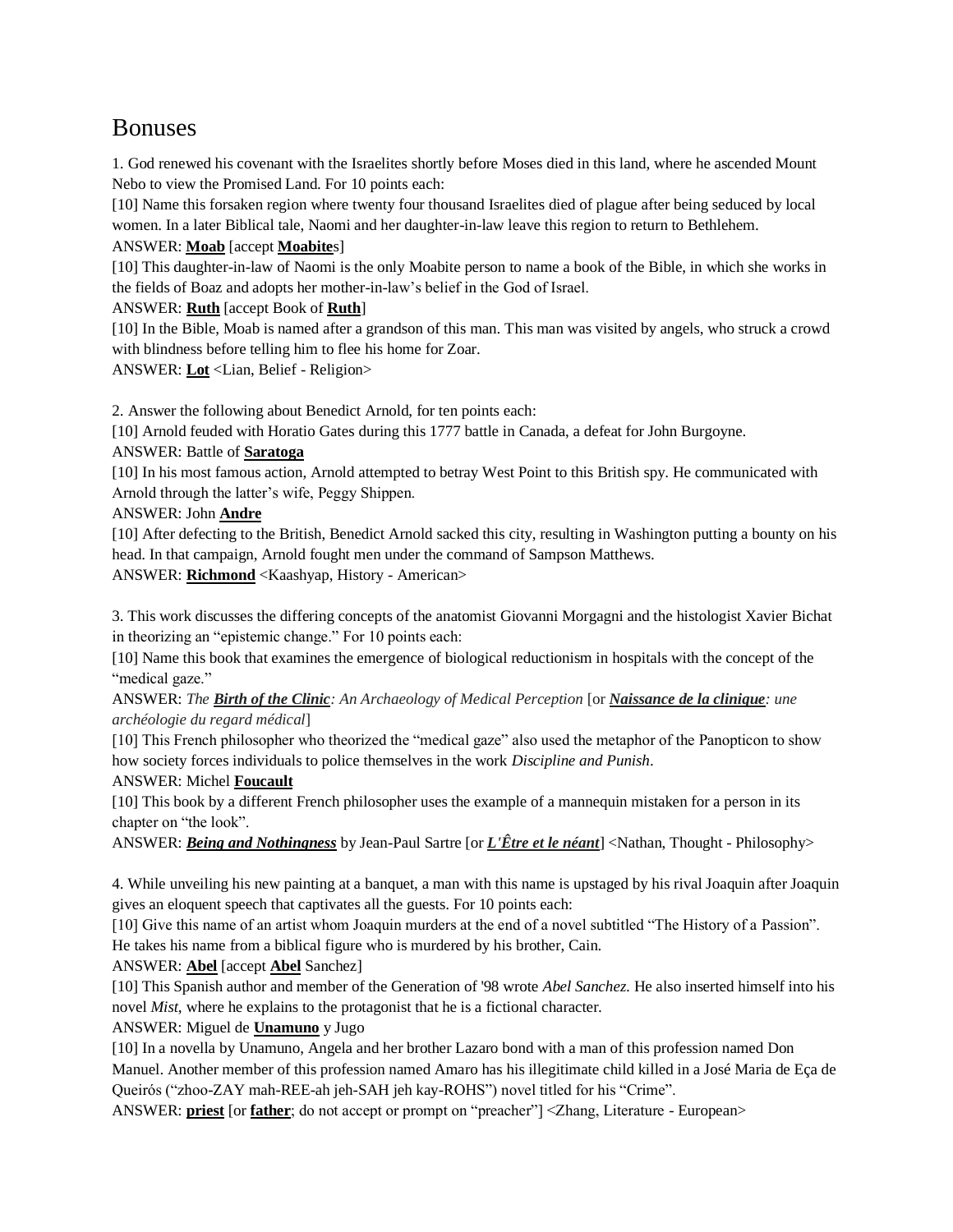5. This effect can be used to experimentally show that the charges carried in conductors are negatively charged. For 10 points each:

[10] Name this effect in which a magnetic field exerts a transverse force on charge carriers in a conductor. The discovery of the quantum analog of this effect won Klaus von Klitzing the 1985 Nobel Prize in Physics.

ANSWER: **Hall** effect [accept quantum **Hall** effect or **Hall** voltage]

[10] The Hall effect creates a difference in this quantity across a conductor. This quantity is equal to electric potential difference and is equated to current times resistance in Ohm's law.

# ANSWER: **voltage** [accept **V**]

[10] The quantum Hall effect is observed in materials in which electrons have this constraint imposed upon them. Quantized energy levels called Landau levels arise in electron gases with this constraint.

ANSWER: limited to **two-dimension**s [or **2D**; accept answers which refer to a **two-dimensional** system; accept **two-dimensional** electron gas; prompt on confined] <Paul, Science - Physics>

6. One work by this artist depicts a red-headed Lilith combing her hair in a hand mirror, surrounded by roses. For 10 points each:

[10] Name this artist who depicted Jane Morris in a blue dress clutching a pomegranate in his painting of Proserpine. This artist provided illustrations for the poems "Goblin Market" and "The Blessed Damozel".

# ANSWER: Dante Gabriel **Rossetti**

[10] A red dove holding a white poppy is perched on the arm of the central woman in this painting, who was modelled on Rossetti's late wife Elizabeth Siddal. The depiction of the titular character in this work was inspired by *La Vita Nuova*.

# ANSWER: *Beata Beatrix*

[10] Elizabeth Siddal was portrayed as Ophelia by John Everett Millais, a member of this artistic movement along with artists like William Holman Hunt.

ANSWER: **Pre-Raphaelite Brotherhood** <Kanigicherla, Fine Arts - Visual>

7. Almost 46 million acres of land have burned in this country since September 2019. For 10 points each:

[10] Name this country whose Prime Minister, Scott Morrison, was criticized for taking a vacation to Hawaii while those fires raged.

# ANSWER: Commonwealth of **Australia**

[10] PM Morrison has been accused of exploiting an accounting loophole to artificially reach Australia's goals set in the Paris Agreement. The government was accused of misusing "carryover credits", which were originally introduced in this expiring environmental treaty.

# ANSWER: **Kyoto** Protocol

[10] On Twitter, many celebrities, including Rihanna, shared inaccurate bushfire maps, from the website MyFireWatch. However, the most accurate maps come from this state's volunteer firefighting agency, which is the world's largest. The majority of the bushfires occurred in this state.

ANSWER: **New South Wales** <Jaishanker, Modern World - CE>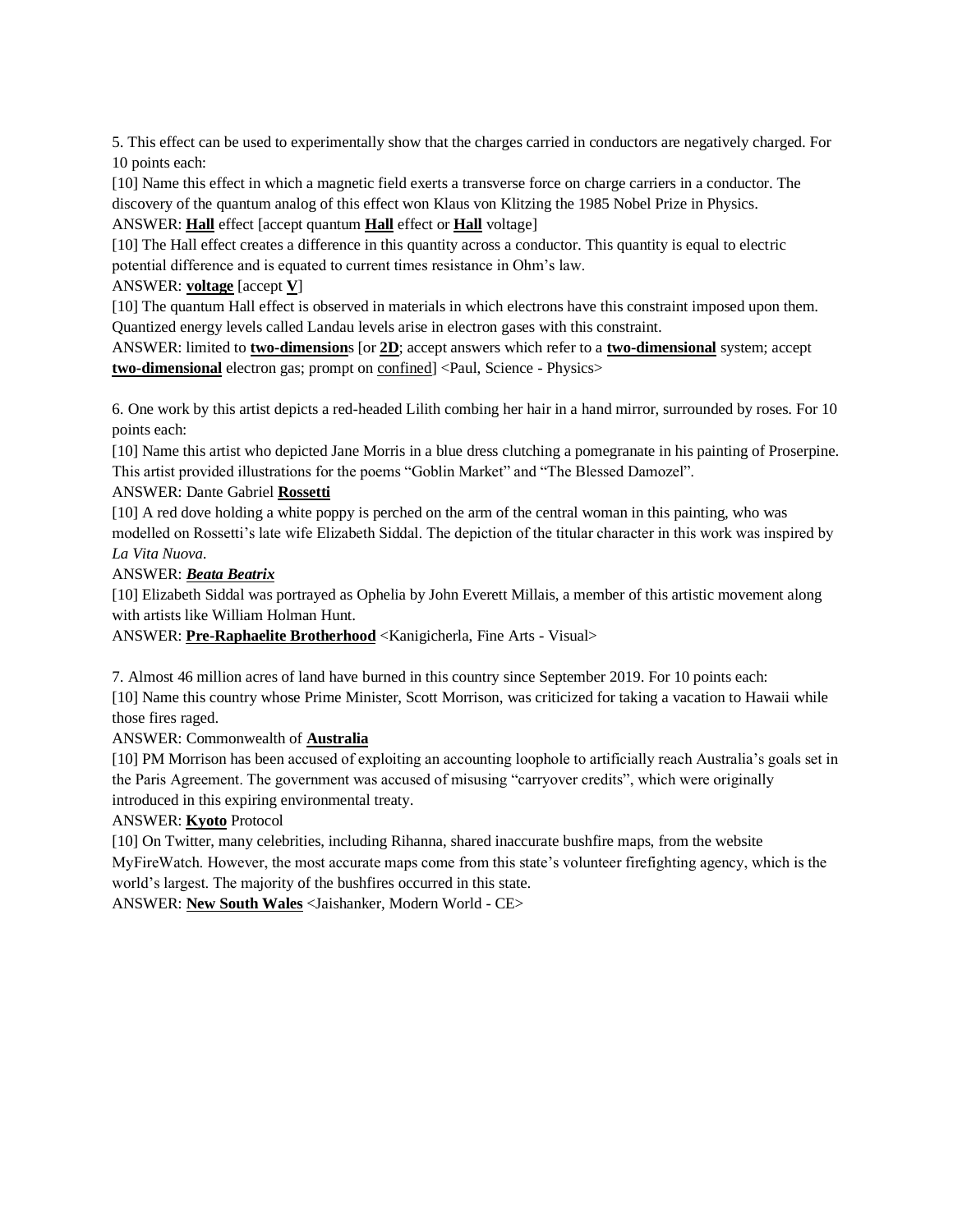8. The read-out from this technique can be plotted on a Wiggers diagram. For 10 points each:

[10] Name this technique in which twelve electrodes placed on the chest detect electrical signals from the heart and translate them into a waveform.

#### ANSWER: **electrocardiogram** [accept **ECG** or **EKG**]

[10] A shortened P-R interval in an EKG is indicative of Wolff-Parkinson-White syndrome which results from the formation of an accessory one of these structures named for Kent. One of these structures named for Wilhelm His connects the AV node to the Purkinje fibres.

# ANSWER: **bundle**s [accept **bundle** of Kent or **bundle** of His]

[10] The EKG of patients with WPW syndrome have a slurred upstroke in this feature. This feature corresponds to ventricular depolarization and is usually the main spike on an EKG.

ANSWER: **QRS** complex <Calin, Science - Biology>

9. These agreements are typically signed to boost aviation industries between two countries. For 10 points each: [10] Name these agreements which give airlines extra freedoms that let them start new routes. Due to Brexit, the

US-EU agreement of this type was replaced by a renegotiated US-UK agreement.

# ANSWER: **Open Skies** Agreements

[10] EU aviation agreements have allowed foreign airlines to perform domestic flights, which has been exploited by this ultra-cheap Irish airline, which operates many short-haul flights within the EU for less than \$15.

# ANSWER: **Ryanair**

[10] In 2019, the EU threatened to suspend talks for an open skies agreement with this country after it began oil drilling in Cyprus' exclusive economic zones. This country's city of Istanbul has emerged as a center of aviation due to its location between Europe and Asia.

ANSWER: Republic of **Turkey** [or **Türkiye** Cumhuriyeti] <Jaishanker, Modern World - Misc. Academic>

10. This man draws a circle on the beach and argues with a "set of solemn greybeards" about "arc and circumference, Diameter and such" in a poem by Vachel Lindsay. For 10 points each:

[10] Name this man. Another poem titled for this person declares that "heroes seek release from dusty bondage into luminous air."

ANSWER: **Euclid** [or **Eukleides**]

[10] This poet of "Euclid alone has looked on Beauty bare" wrote "My candle burns at both ends; It will not last the night" in her poem "First Fig".

ANSWER: Edna St. Vincent **Millay**

[10] "Euclid alone has looked on Beauty bare" is an example of this type of 14-line poem, many of which were also written by Shakespeare.

ANSWER: **sonnet** <Xu, Literature - American>

11. This man wanted Quebec to become a self-sufficient "compact colony." For 10 points each:

[10] Name this man who succeeded Nicolas Fouquet ("foo-KAY") in his most prominent position, in which he drafted the *Code Noir* which governed slavery in French holdings.

ANSWER: Jean-Baptiste **Colbert**

[10] Colbert helped develop this dominant economic theory of the 17th century that encouraged colonial expansion and the creation of a positive balance of trade.

#### ANSWER: **mercantilism**

[10] Colbert reformed the *taille* tax on this resource. François Quesnay ("kuh-NAY") developed an economic theory which emphasized the primary importance of this resource.

ANSWER: **land** <Wang, History - European>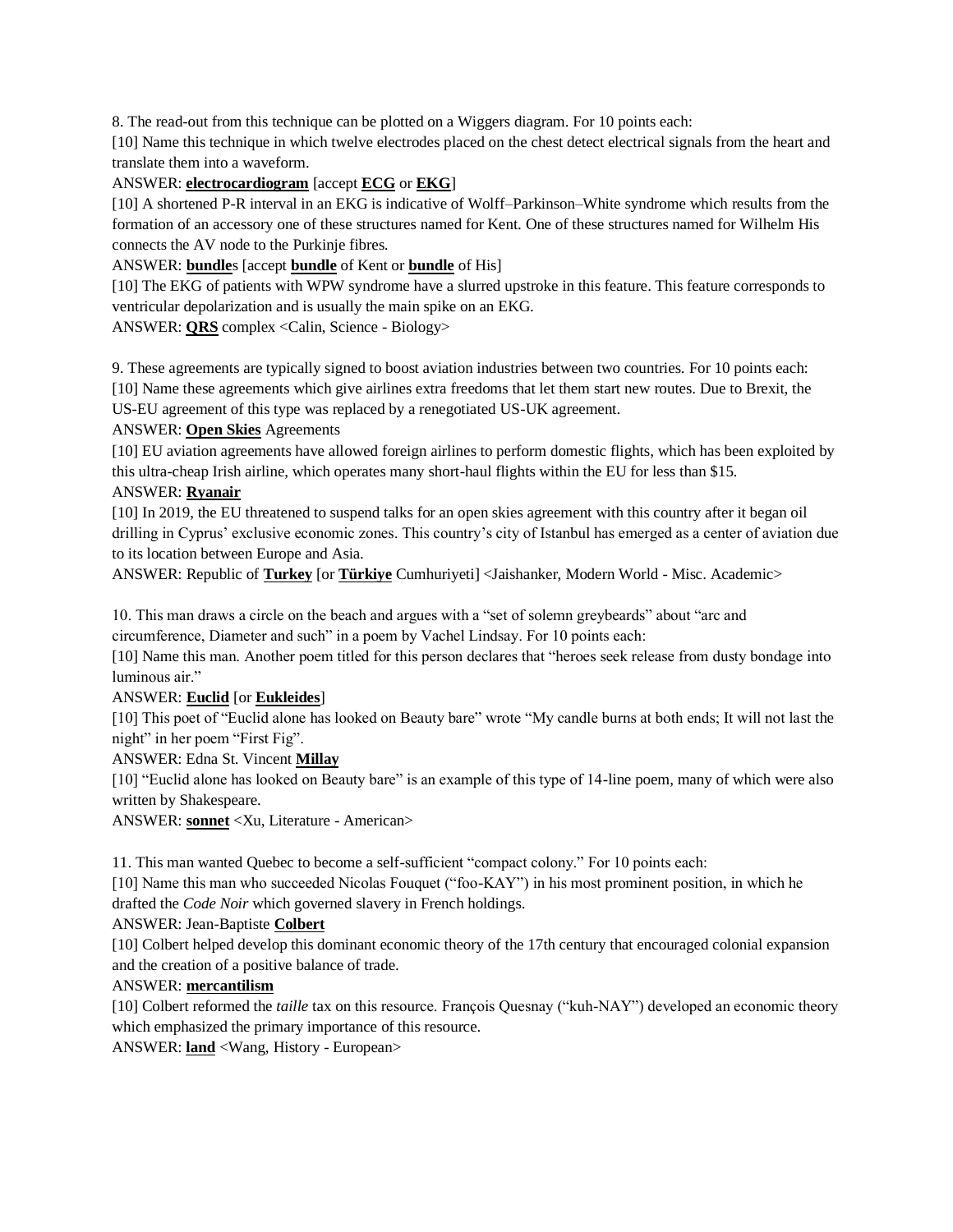12. Artemis turned this man's sisters into birds after his death. For 10 points each:

[10] Name this son of Oeneus who led the Calydonian Boar Hunt. His life was tied to a stick in his family's hearth, so he died when it burned up entirely.

# ANSWR: **Meleager**

[10] This mother of Meleager put the stick into a fire, causing his death, after Meleager killed his uncles in a rage. Earlier, this woman had taken the stick out of the fire after hearing of Meleager's future from the Fates. ANSWER: **Althaea**

[10] Meleager killed his uncles because they mocked him for giving the hide of the Calydonian Boar to this heroine. This heroine married Hippomenes after losing a footrace due to the effects of some magical golden apples. ANSWER: **Atalanta** <Kaashyap, Belief - Mythology>

13. The Chomsky hierarchy classifies formal types of these systems based on their complexity. For 10 points each: [10] Name these systems that describe how symbols can form a language according to syntax. Context-free types of these systems are said to be in Chomsky normal form if they fulfill certain production rules.

ANSWER: **grammars** [accept formal **grammars** or **context-free** grammars]

[10] According to Chomsky normal form, nothing can generate the symbol for the empty one of these objects, which is the identity element of concatenation. That one of these objects has length zero and is represented by epsilon. ANSWER: **string**s [accept empty **string**]

[10] Type-0 languages in the Chomsky hierarchy can have all valid strings enumerable by a Turing machine using this technique in which the function to check for valid strings calls itself.

ANSWER: **recursion** [accept **recursively** enumerable] <Calin, Science - CS>

14. This work's passacaglia movement "Nacht" begins with the soprano vocalist quietly asserting that "gloomy, black, gigantic butterflies have killed the sunshine." For 10 points each:

[10] Name this Arnold Schoenberg piece which sets 21 poems from Albert Giraud's cycle of the same name. It begins with the movement "Mondestrunken," or "Drunk with Moonlight."

# ANSWER: *Pierrot Lunaire*

[10] In *Pierrot Lunaire*, Schoenberg indicates this technique with small x's through the stems of notes. This technique of half-singing and half-speaking was first used in Engelbert Humperdinck's melodrama *Königskinder*. ANSWER: *sprechstimme* [accept *sprechgesang*; prompt on descriptions of a half-speaking half-singing voice with, "What is the German term for that technique?"]

[10] Nine years after *Pierrot Lunaire*, Schoenberg refined his atonality by inventing a compositional style named for this number of tones. That style named for this number of notes in a chromatic scale gives each of them equal importance.

ANSWER: **twelve** [accept **twelve**-tone or **dodecaphony**] <Prasad, Fine Arts - Auditory>

15. As part of the Second Triumvirate, Lepidus received this office. For ten points each:

[10] Name this chief priest of the Roman religion.

# ANSWER: **Pontifex Maximus**

[10] The home of the Pontifex Maximus was adjacent to the residence of this group of Roman priestesses. They took a 30 year oath of chastity and were tasked with maintaining an eternal flame.

#### ANSWER: **Vestal Virgins** [or **Vestals**; or **Vestalis**]

[10] An auspex, or augur, would divine the future based on the behavior of these animals. Romulus founded Rome on the Palatine Hill after seeing twelve of these animals.

ANSWER: **bird**s [accept **vulture**s] <Kaashyap, History - Ancient>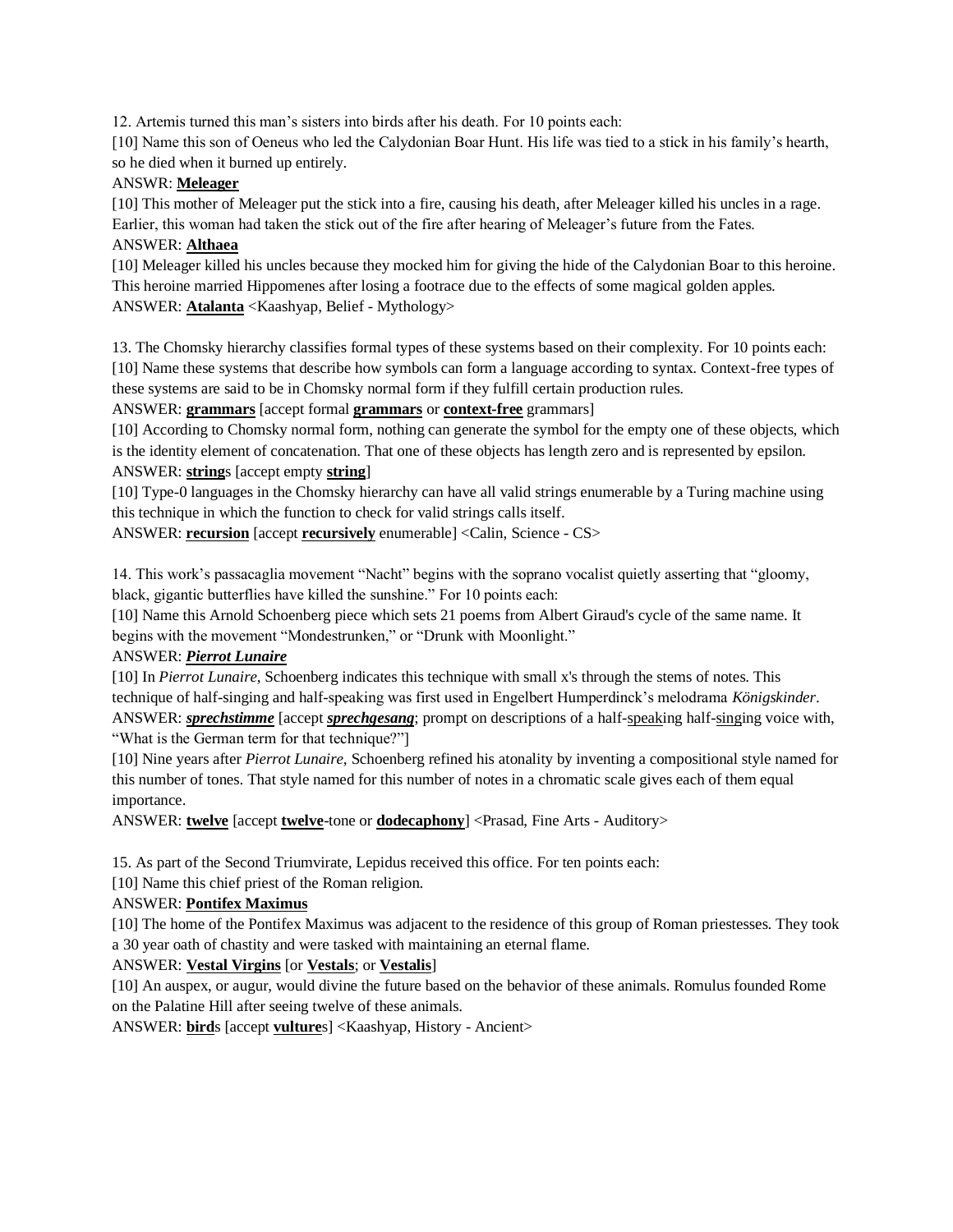16. This online game is set on a planet in the Andromeda Galaxy and is played using a V-suit. For 10 points each: [10] A character chooses the usernames Hairen and Copernicus to play this game, where he focuses on trying to predict Stable and Chaotic Eras. This game was created to aid the invasion of the Trisolarans. ANSWER: **Three Body**

[10] In *The Three-Body Problem* , the astrophysicist Ye compares the Cultural Revolution to a destructive pesticide after reading this book by Rachel Carson that sparked the environmental movement.

#### ANSWER: *Silent Spring*

[10] In addition to being nominated for the Nebula Award, *The Three-Body Problem* won one of these prizes for Best Novel in 2015. This literary prize is awarded by the World Science Fiction Convention to the best sciencefiction works each year.

ANSWER: **Hugo** Award for Best Novel <Xu, Literature - World>

17. For 10 points each, answer the following about the Safety Square:

[10] The health section of the NFPA diamond ranks potential hazards such as hydrofluoric acid and is this color on the diagram. The IUPAC *Nomenclature of Organic Chemistry* book is also named for this color.

#### ANSWER: **blue** [accept *Blue Book*]

[10] *Description acceptable.* The special notice section can contain various symbols such as a W with a line drawn through it, which is indicative of this condition of substances.

ANSWER: **water sensitivity** [accept equivalents such as "extremely **reactive with water**"]

[10] Substances in the red section of the NFPA diamond are ranked based on their value of the flash point, which indicates this property of substances that ignite easily at ambient temperatures.

ANSWER: **flammability** [or **flammable**] <Calin, Science - Chemistry>

18. For 10 points each, answer the following about historical sporting events:

[10] During the 1956 Melbourne Olympics, a Soviet water polo player punched a player from *this* country, during the *Blood in the Water* game. That country, a former Soviet Republic, had a revolution that deposed its Communist and AVH-led government in the same year.

ANSWER: **Hungary** (accept **Hungarian Peoples' Republic** or **Magyar Népköztársaság**)

[10] During the 1972 Munich Olympics, members of this Palestinian terrorist organization took nine members of Israel's Olympic team hostage. In retaliation, Israel PM Golda Meir ordered Mossad to track down the perpetrators in Operation Wrath of God.

ANSWER: **Black September** [or **Munaẓẓamat Aylūl al-aswad**]

[10] During the 1980 Winter Olympics in this city, the US team defeated the Soviet team in a hockey game known as the *Miracle on Ice.* The USA went on to win the gold medal. That city also hosted the Winter Olympics in 1932. ANSWER: **Lake Placid**, New York <Jaishanker, History - World>

19. In one novel, Archie Jones makes important life decisions by performing this action, which results in him marrying Clara Bowden. For 10 points each:

[10] Name this action. Rosencrantz and Guildenstern are bewildered after they perform this action 92 times in a Tom Stoppard play.

ANSWER: **flipping a coin** [accept more specific answers like **flipping heads on a coin toss**]

[10] Archie Jones and his friend Sameer Iqbal appear in this novel, which ends with the FutureMouse escaping after Archie knocks over his cage.

# ANSWER: *White Teeth*

[10] Two answers required. As part of a bet, these two authors flipped a coin to determine the genre of their next books. One of these authors went on to write *The Lord of the Rings* and the other later wrote *The Chronicles of Narnia*.

ANSWER: John Ronald Reuel **Tolkien** and Clive Staples **Lewis** <Li, Literature - British>